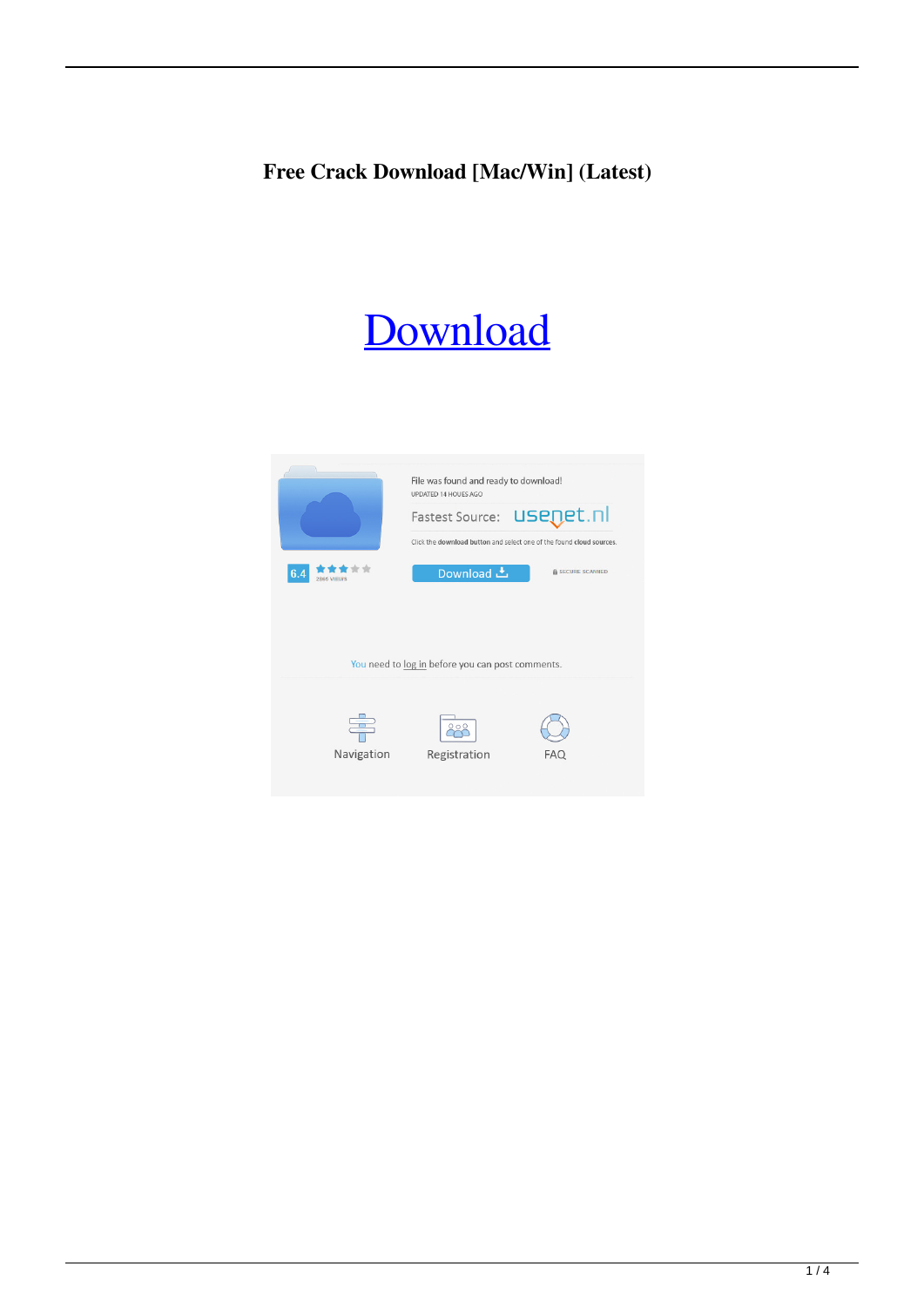#### **Free Crack**

' Free is a command-line utility which shows information about the system memory usage. Available free memory is shown as text below the graph, while free memory is shown as a line graph in the main window. ' ' ' ' ' ' ' ' ' ' ' ' ' ' ' ' ' ' ' ' ' ' ' ' ' ' ' ' ' ' ' ' ' ' ' ' ' ' ' ' ' ' ' ' ' ' ' ' ' ' ' ' ' ' ' ' ' ' ' ' ' ' ' ' ' ' ' ' ' ' ' ' ' ' ' ' ' ' ' ' ' ' ' ' ' ' ' ' ' ' ' ' ' ' ' ' ' ' ' ' ' ' ' ' ' ' ' ' ' ' ' ' ' ' ' ' ' ' ' ' ' ' ' ' ' ' ' ' ' ' ' ' ' ' ' ' ' ' ' ' ' ' ' ' ' ' ' ' ' ' ' ' ' ' ' ' ' ' ' ' ' ' ' ' ' ' ' ' ' ' ' ' ' ' ' ' ' ' ' ' ' ' ' ' ' ' ' ' ' ' ' ' ' ' ' ' ' ' ' ' ' ' ' ' ' ' ' ' ' ' ' ' ' ' ' ' ' ' ' ' ' ' ' ' ' ' ' ' ' ' ' ' ' ' ' ' ' ' ' ' ' ' ' ' ' ' ' ' ' ' ' ' ' ' ' ' ' ' ' ' ' ' ' ' ' ' ' ' ' ' ' ' ' ' ' '

#### **Free Crack + With License Code**

Run this command from the command-line and you'll have information about how much memory you have available on your system! Run this command with the set -x command-line switch and watch what it prints, it is really handy! Run this command without any switch and it will print a lot of information about the memory: used, used-Cracked Free With Keygen, available, total, available-total, total pages and total virtual memory. Memory information, by default, only shows the information of the memory modules available. You can change this with the set -r switch. This command is available for Linux, BSD, Mac OS X, iOS and Android. If you need to make changes, feel free to contact us and we'll be happy to help! History: Memorystatus is an open source project based on the great idea and great work of Alessandro Ghedini (aka zia). It was first developed as a project for the Google Summer of Code program in 2015 and it was ported to the Linux Kernel 3.11, released in November 2015. This is a rewrite of the first version released in 2015 (memorystatus-1.0), with much improvements and new features. Thank you very much to all the members and collaborators who have supported me along the way. Documentation: Memorystatus has documentation based on the git-hub wiki: git-hub Downloads: If you need the latest version of this project, you can always download it on the web: If you want the latest stable version, you can always download a tarball: Best regards, Benjamin \*\*\*\*\*\*\*\*\*\*\*\*\*\*\*\*\*\* Table of contents: 1. Installation 2. Memory 3. Command-line switch 4. Configuration 5. Version 6. License 7. Credits 8. Bug reports and feature requests 9. Changelog 10. Next steps Installation: To download memorystatus, first you'll need to install Go (golang.org), that you can easily download and install from the Web. Follow the instructions in memorystatus-1.0.5-INSTALL-Linux.txt. Then you can install memorystatus with the following commands: - If you have not installed Go yet, you'll have to do it with this command: 1d6a3396d6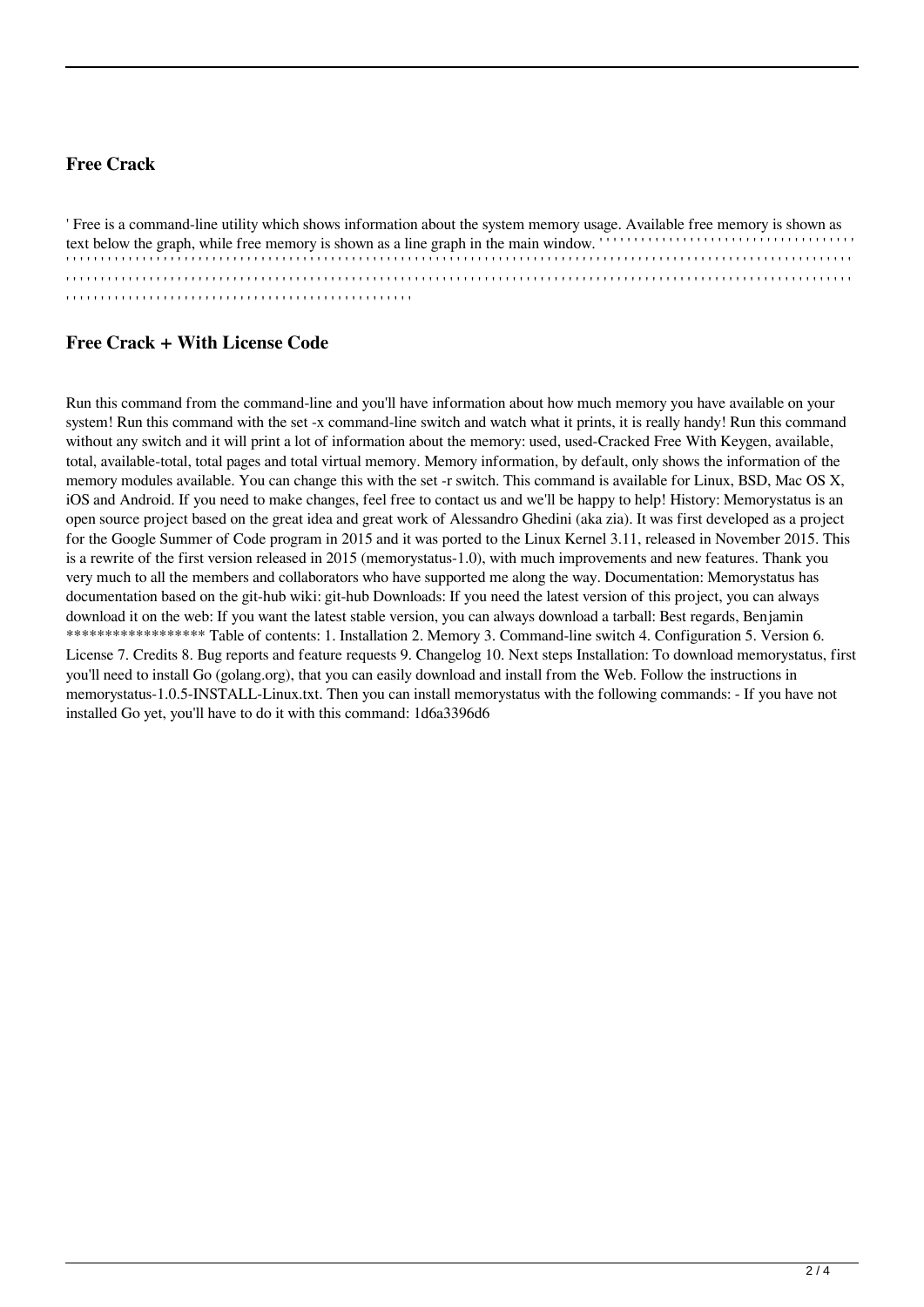## **Free Crack Product Key [April-2022]**

\* Usage: free [options] [mem\_or\_disk\_partition] \* With mem option, you can view memory usage of all free partition \* With disk option, you can view memory usage of all free partition \* Available on: All Linux systems You can use the -m/--memory option to view memory usage of all free partition and the -d/--disk option to view memory usage of all free partition. To view the usage of a partition, you need to use the -i/--inode option: sudo free -i -m -d -- /dev/sda2 Example # sudo free -i -m -d -- /dev/sda2

#### **What's New in the?**

This program can help you understand how much memory is allocated to your system. It can also estimate how much RAM you have. It provides many interesting information about the system. Note: this program can only display the information from Windows XP (version 2000 and above). Version 0.2 (April 30, 2009): \* fix problems (memory leak, cpu bug, etc.) \* improved speed and stability \* fix 'Print' dialog, \* add options menu \* fix bug in the first screen of main window, \* release 0.2.0 version Version 0.1 (June 26, 2009): \* initial version Version 0.0 (June 14, 2009): \* write \* read \* improve code and other Authors: \* Juscha (Java project) License: \* GNU GPL Code Authors: \* Juscha (Java project) \* Juscha (C project) \* Denis (C project) \* Marcelus (C project) \* Michael (C project) \* Madhu (C project) \* Clement (C project) Memory tool, 1.7 MB Description: This application allows you to view the amount of memory being used and available on your machine. It provides a few helpful functions too. Version: 0.8 Other Games Enter the Matrix (gamedlls) v1.2 Description: Enter the Matrix is an exciting new multilayer 3d game. You are one of the soldiers of the rebels and will have to destroy all of the Architect's towers. Its your job to go to the different levels of the matrix, collect your weapons and destroy the turrets with it. Your weapons are deployable into the matrix. Once the turrets are destroyed the level will be cleared. Version: 1.2 EvilLynx (GameToy) EvilLynx is an arcadestyle shooter game, developed by Gollop. EvilLynx was released on the Internet in November 1993 and later was published on several game platforms such as Amiga, Atari ST and DOS. Description: EvilLynx is an arcade-style shooter game, developed by Gollop. EvilLynx was released on the Internet in November 1993 and later was published on several game platforms such as Amiga, Atari ST and DOS. Version: 0.7 The Red Eye: Unforeseen Evil Description: The Red Eye: Unforeseen Evil ( The Red Eye) is an Action-Adventure-Fantasy game, developed by Bandai Entertainment and published by Crave Entertainment in 1993. The Red Eye was later re-released by Interplay in 1994. Version: 3.0 Intelligent Hacking 3.0 Intelligent Hacking is a Hack'n'